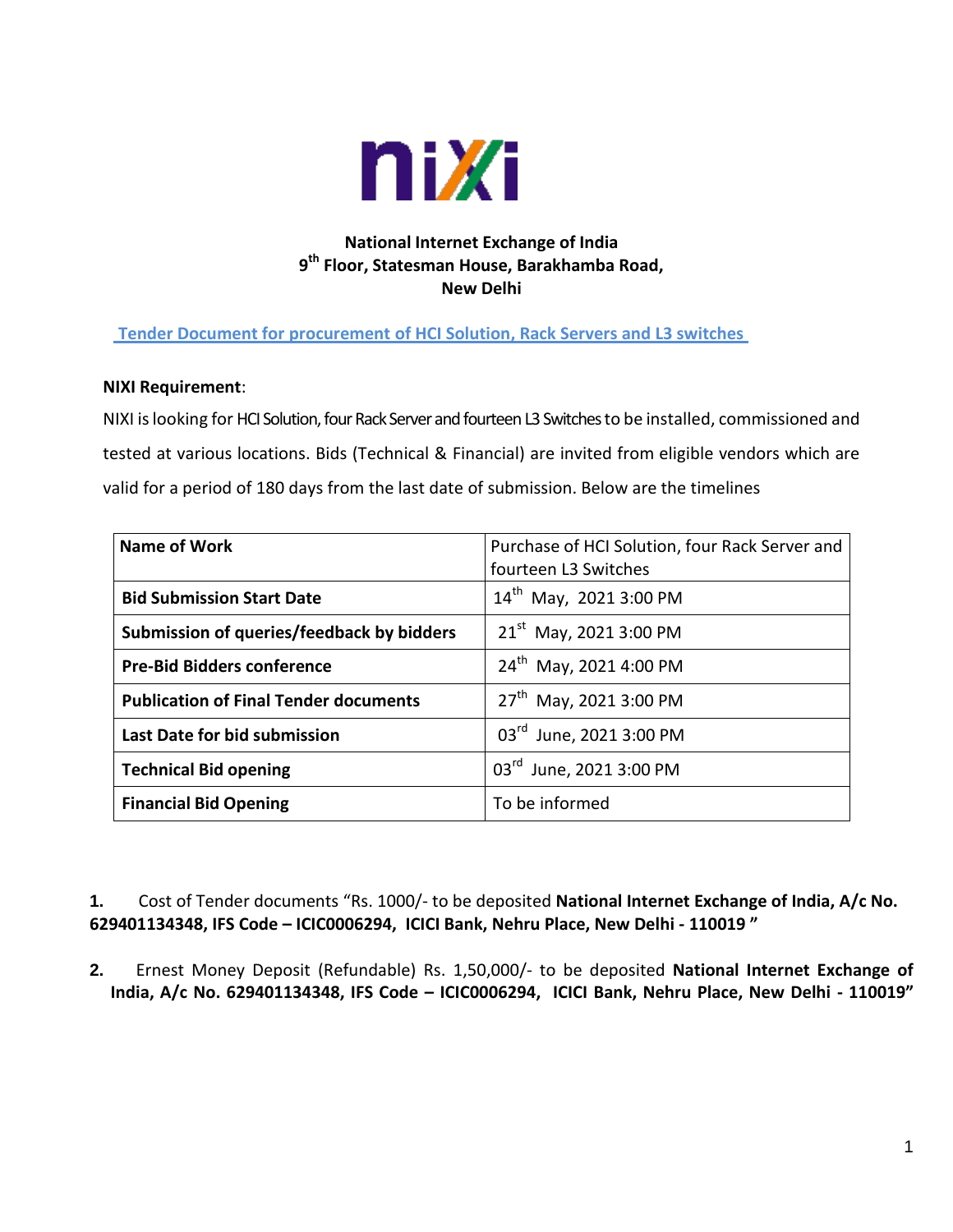### **3. Scope of work:**

i) To supply, installation and support of HCI Solution, four Rack Server and fourteen L3 Switches

ii) 24\*7\*4 (24 hours a day, 7 days in a week, 4 hours) part replacement, remote support for configuration or any software/hardware issues.

### **4. Tender Eligibility**:

- i) Turnover: Company should have an average turnover of 25 crore per year in last 3 financial years (Documents required). Start-up/MSME exemption for turnover/past performance/experience will be granted as per Govt. of India notifications. To claim same, bidder has to submit the copy of certificatefrom department of Industry policy and trade promotion.
- ii) Company should be a registered company in India under companies Act 2013 (Documents required).
- iii) Company should have an experience of at least 3 years in supply and installation of similar equipment in India (Documents required).
- iv) Company should not be blacklisted/barred by central govt./state govt./public sector units (central/state) in last 5 years.
- v) The items should be latest model of OEMs and should support at least 07 years after warranty, declaration on OEM letter head need to be executed.

#### **5. Address for delivery of Equipment:**

05 Locations in India and exact location details will be shared at the time of delivery/issuance of PO.

**6.** Delivery time for equipment's shallbe four weeks from the date of issuance of PO.

#### **7. Instruction for tender bid submission:**

The bidders are required to submit hard copies of their bids (technical and financial) at NIXI office, address of which is mentioned in the first page of this document. The bids should be signed and sealed by the approving authority and submitted in closed envelope at NIXI office. Adequate measures should be taken by bidder for sanitizing the envelopes and person who willbe delivering the envelopes.

#### **8. Assistance to bidders:**

 Any queries relating to the tender document and the terms and conditions contained therein should be addressed to the following email id [pdns@nixi.in](mailto:pdns@nixi.in)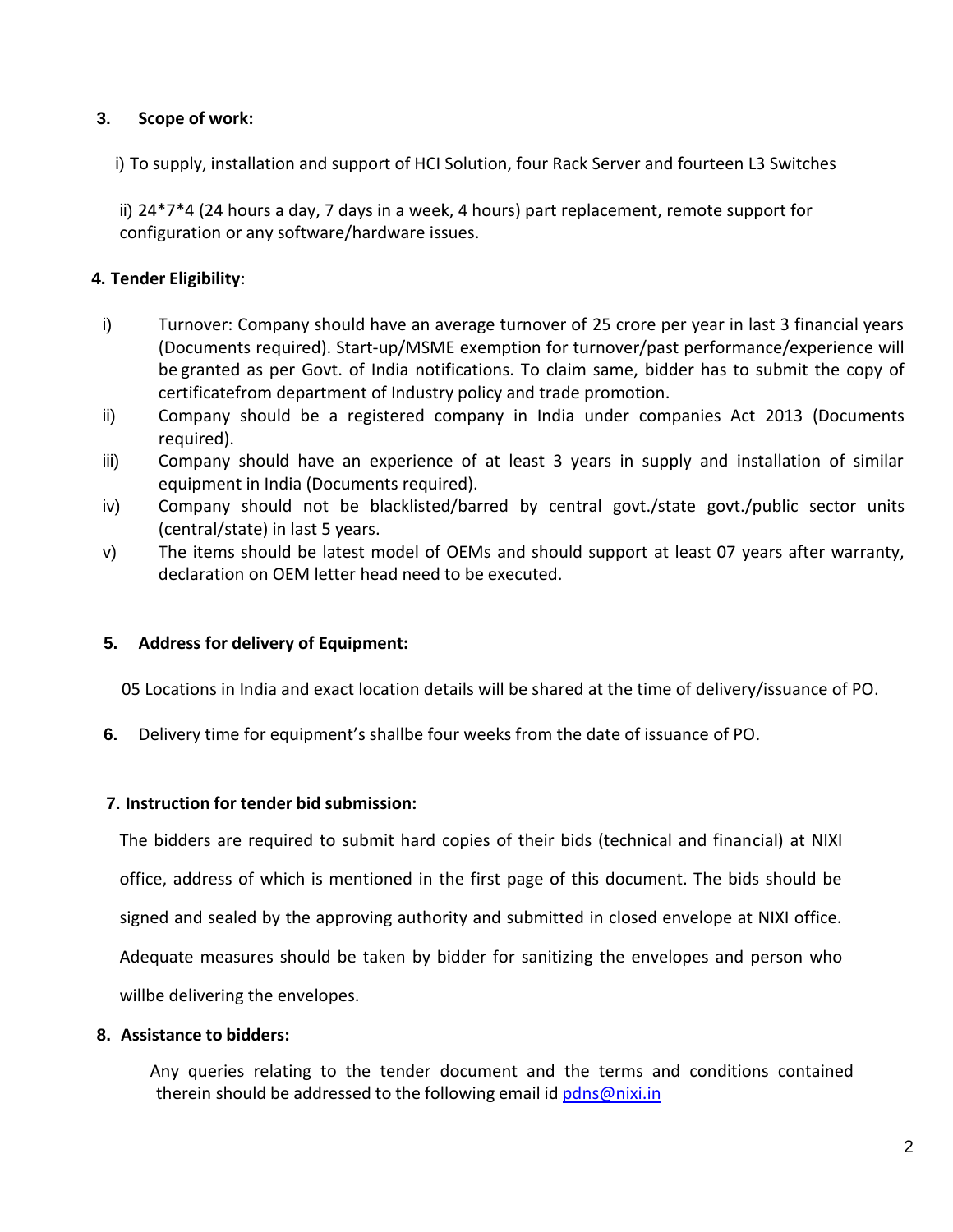#### **9. Instructions for tender process**

a) Bid may be submitted in two parts (Technical and financial). Every part of bid should be in separateenvelope and should be sealed.

b) Bidder should submit their compliance against each column in technical bid.

- c) Each column of financialbid should be filled up.
- d) Technical compliance should be supported with relevant documents.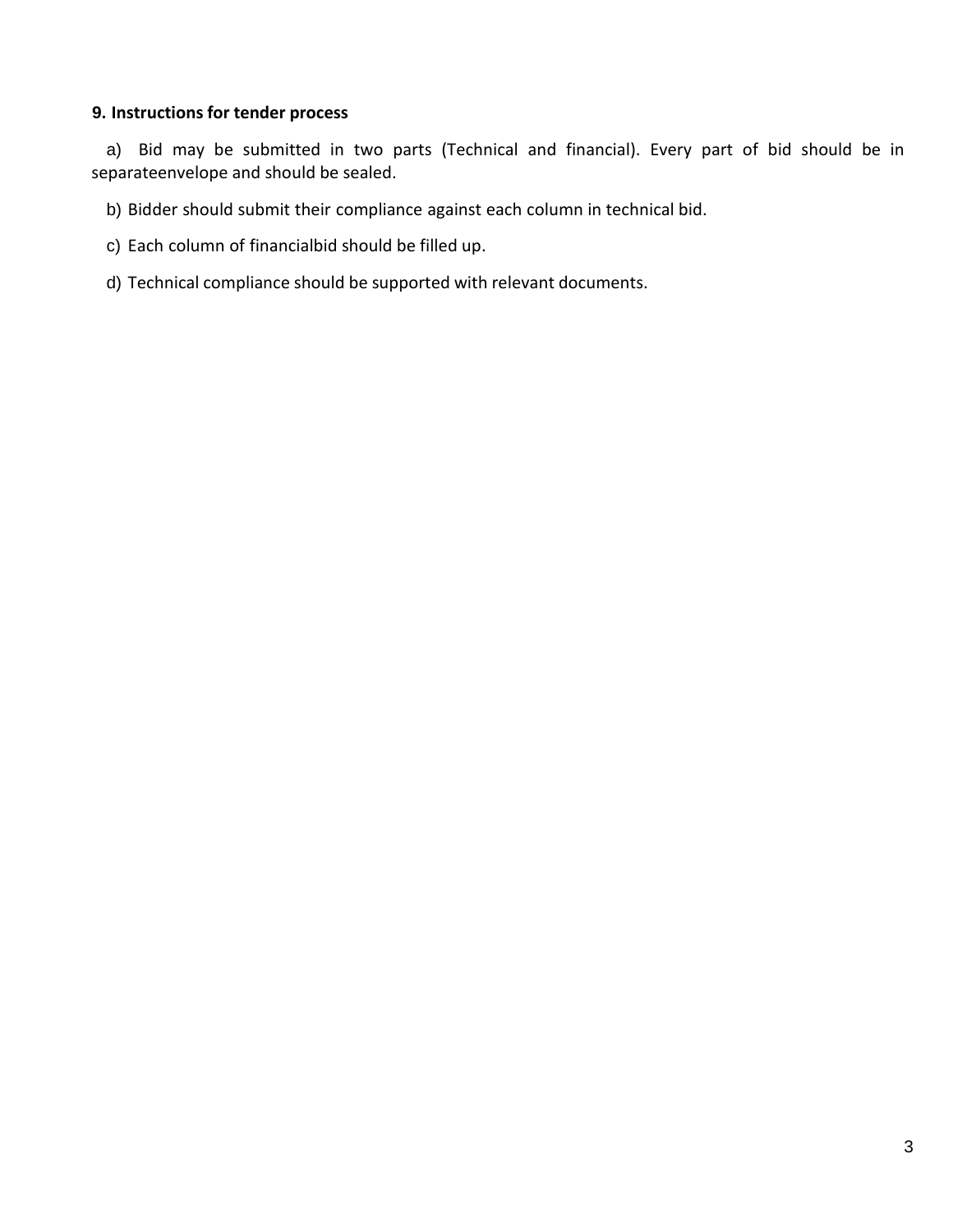- e) Bids should be completed in all respects, must be submitted on or before the last date specified inthe schedule of events.
- f) The NIXI may, at its own discretion, extend the last date for submission of tenders.
- g) All the bids (Technical and Financial) must be valid for a period of 180 days from the last date of submission of the tender for execution of Contract.
- h) In exceptional circumstances, prior to expiry of the original time limit, the NIXI may request the bidders to extend the period of validity for a specified additional period beyond the original validity of 180 days. The request and the bidders' responses shall be made in writing. The bidders, not agreeing for such extensions will be allowed to withdraw their bids.
- i) No Bid shall be modified, substituted or withdrawn by the Bidder after the due date.
- j) Any alteration/ modification in the bid or additional information supplied subsequent to the bid's due Date, unless the same has been expressly sought for by the Authority, shall not be considered.
- k) The bid submitted shall become invalid if:
	- i) The bidder is found ineligible.
	- ii) The bidder does not provide all the documents as stipulated in the bid document.

## **10. Terms and Conditions:**

- i) All equipment must be compatible with Indian electrical standards
- ii) NIXI, without assigning any reason can reject any tender(s), in which any prescribed condition(s) is/are found incomplete in any respect and at any processing stage.
- iii) The decision of NIXI arrived during the various stages of the evaluation of the bids is final & binding on all bidders.
- iv) Extra Printed/written conditions mentioned in the tender bids submitted by vendors will not be binding on NIXI.
- v) Upon verification, evaluation / assessment, if in case any information furnished by the bidder is found to be factually false/ incorrect (not supported by the documents), their total bid shall be summarily rejected.
- vi) NIXI will not be responsible for any misinterpretation or wrong assumption by the bidder, while responding to this tender.
- vii) All bidders agree with NIXI for honoring all aspects of fair trade practices in executing the work orders placed by NIXI.
- viii) In the event of an empaneled company or the concerned division of the company being taken over /bought over by another company, all the obligations and execution responsibilities under the agreement with the NIXI, should be passed on for compliance by the new company in the negotiation for their transfer.
- ix) If the name of the product is changed for describing substantially the same in a renamed form; then all techno-fiscal benefits agreed with respect to the original product, shall be passed on to NIXI and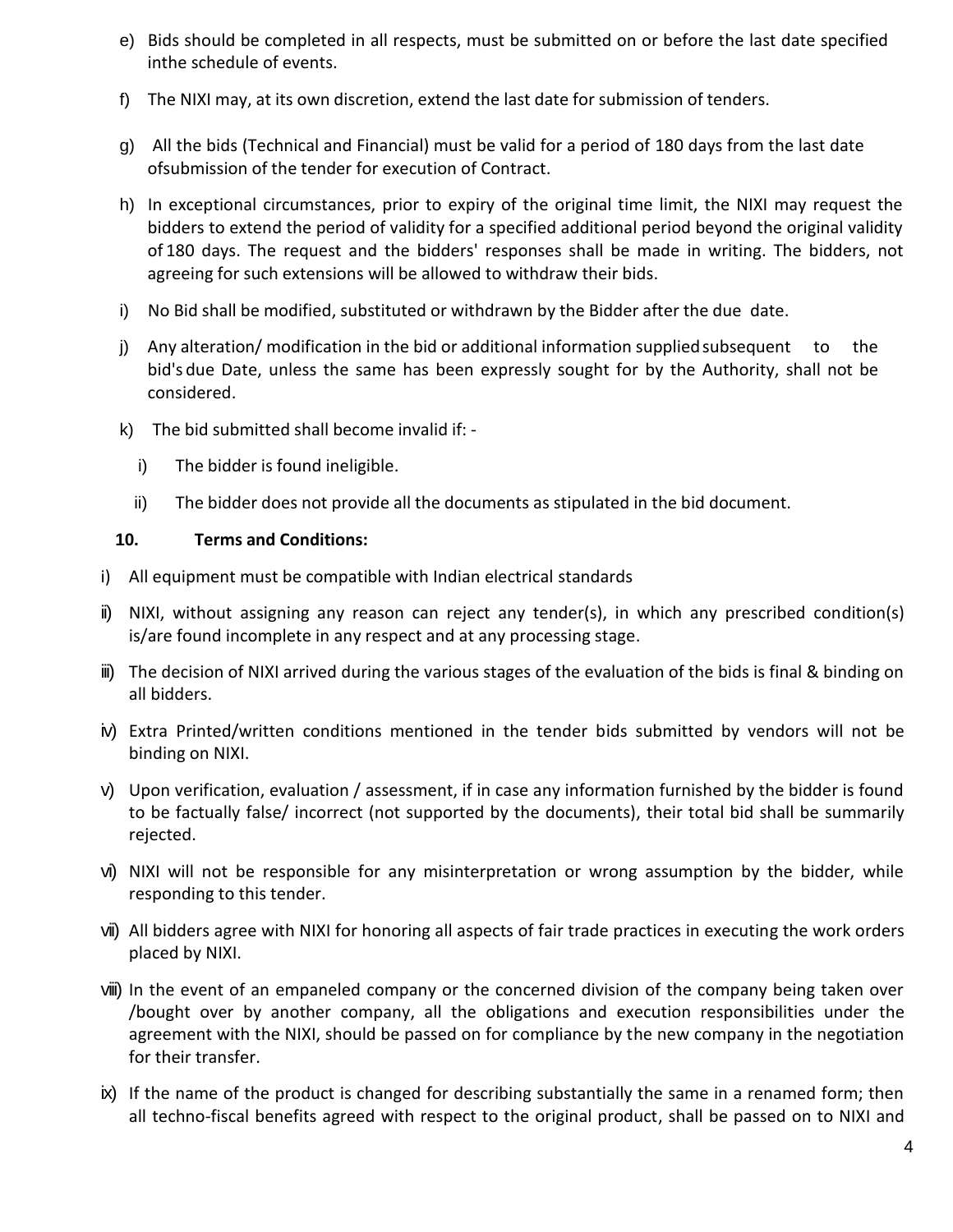the obligations with NIXI taken by the vendor with respect to the product with the old name shall be passed on along with the product so renamed.

x) In the case, vendor is found in breach of any condition(s) of tender or work order, at any stage during the course of service, appropriate legal action as per rules/laws, may be initiated against the vendor and BG shall be forfeited, besides debarring and blacklisting the bidder concerned for at least three years, for further dealings with NIXI.

### **11. Delivery, Installation and Commissioning of Equipment:**

The vendor should agree to deliver, install and commission all the equipment at the specific location as identified by NIXI. NIXI shall reject the component/equipment supplied if it does not comply with the specifications or does not function properly after installation. The vendor shall replace the non-functioning or defective equipment orits spares immediately and ensure proper functioning of all equipment.

## **12. Warranty and AMC Clause:**

- I. All quoted items should be under Five Years on-site comprehensive warranty from the date of its successful installation and acceptance at the site, including free spare parts, kits etc. During this period, all the parts of the product shall be considered as non-consumable and vendor shall have to maintain all spare parts at no extra cost, if required.
- II. Vendor must ensure 07 years AMC. AMC shall be on the same terms and conditions as applicable for warranty. Vendor may quote separately for AMC.
- III. During this period, besides service/maintenance of Hardware & System Software and all driver software up-gradation, patches shall also be provided at no extra cost.
- IV. The defects, if any, shall be attended to on immediate basis and replacement part shall be installed at NIXI location within 4 hours of escalation. In no circumstances, the NIXI exchange shall be down for more than 4 hours and necessary replacement will be provided on immediate basis for the same.
- V. Penalty will be applicable Rs. 2000/- per hour after initial 4 hours for down in NIXI operations due to delay in replacement of parts , limited to Rs.25,000 per day and further limited to 10 % PO value.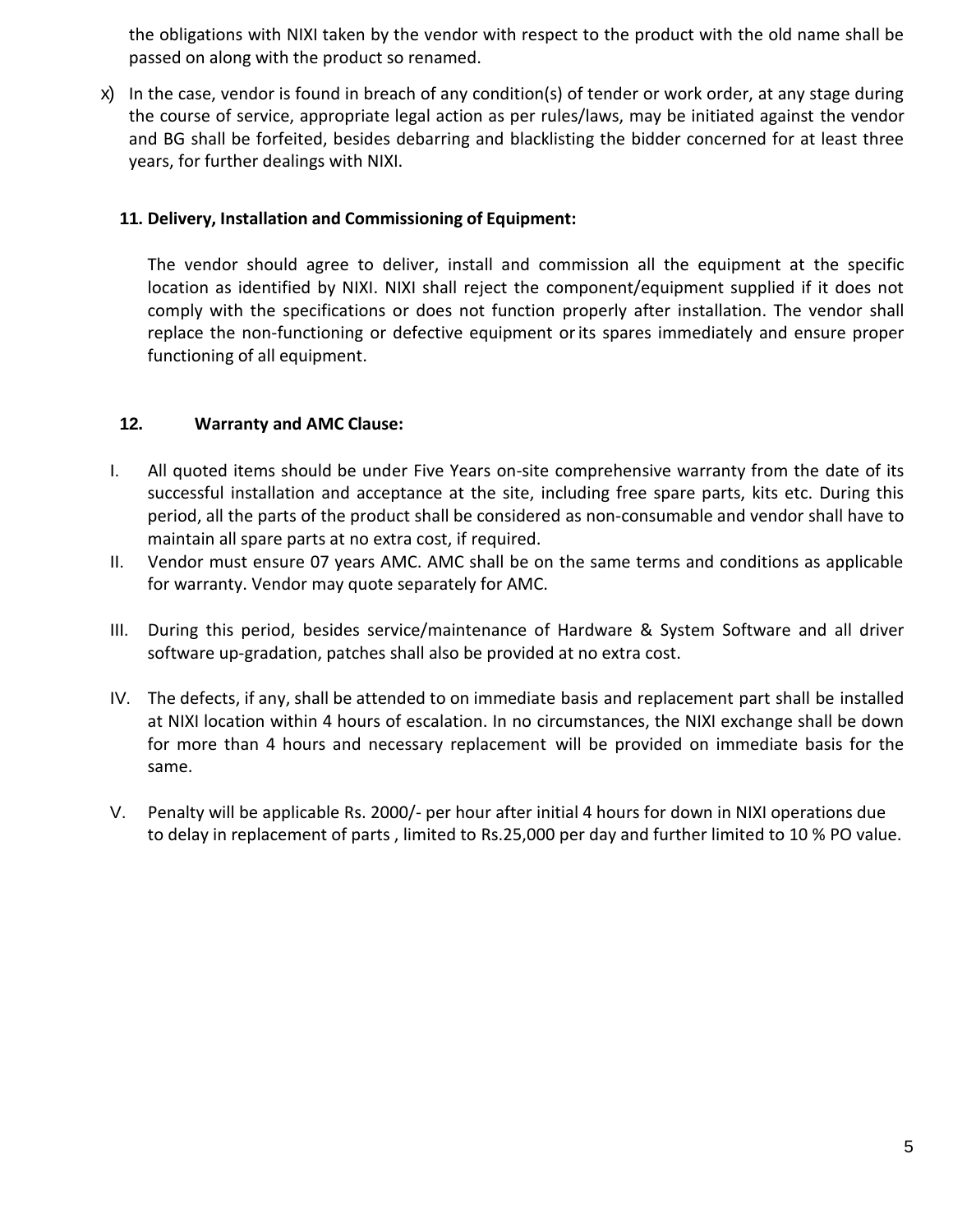- VI. The vendor shall ensure that that there is a back-to-back agreement with OEM to meet hardware and software support during this period. (Agreement Document to be attached)
- VII. During the period of support / warranty, the vendor shall:
	- a) Support the entire hardware/software of equipment.
	- b) Diagnose the hardware/software faults and rectify the hardware/software faults detected.
	- c) Repair and replace the faulty parts or part thereof.
	- d) Upkeep the software periodically including implementation of patches, if required.
	- e) Periodically analyze the health of various components of system.
	- f) Vendor shall carry out support activities as per requirement of NIXI.
- VIII. Repair and Maintenance
	- a) Vendor shall station their Technical Support Engineers (TSEs), if required, for providing services to NIXI at their identified office to meet the criteria of turnaround time for fault restoration/faulty unit repair etc.
	- b) Vendor shall assign a Support Manager for NIXI, who shall act as a single point of contact for NIXI for handling any service related issues during the agreement period.
	- c) Vendor shall ensure the availability of spare parts at different locations to meet the criteria of turnaround time for fault restoration/faulty unit repair etc.
	- d) Vendor shall ensure that all the TSEs are competent and responsible engineers and are capable of giving all types of necessary technical/assistance to NIXI representatives in respect of all the hardware and software components of Equipment as well as capable of attending faults/resolvingproblems whenever needed.
	- e) Vendor shall also ensure availability of experts in case of non-rectification of the faults by TSEs.
	- f) Vendor shall make the arrangements for taking out the faulty items from NIXI nodes after replacing them with new working spare, during support period.
	- g) Vendor shall bear the entire cost including freight, insurance etc. and other incidental charges related to replacement of faulty items. It shall also include any interconnecting cables like power cables, networking cables, fibre cables etc.
	- h) In case the faulty equipment/card/part is replaced, the replaced equipment/card/part shall becomethe property of NIXI and the defective will become the property of vendor.

## **13. Permits, Taxes and other duties:**

The vendor shall obtain necessary road permits and pay all necessary local taxes and duties in delivering the equipment. NIXI will not be responsible for the same.

## **14. Payment Schedule**:

| S. No. | Details | Fees payable   | <b>Remarks</b> |
|--------|---------|----------------|----------------|
|        |         | (% of contract |                |
|        |         | value)         |                |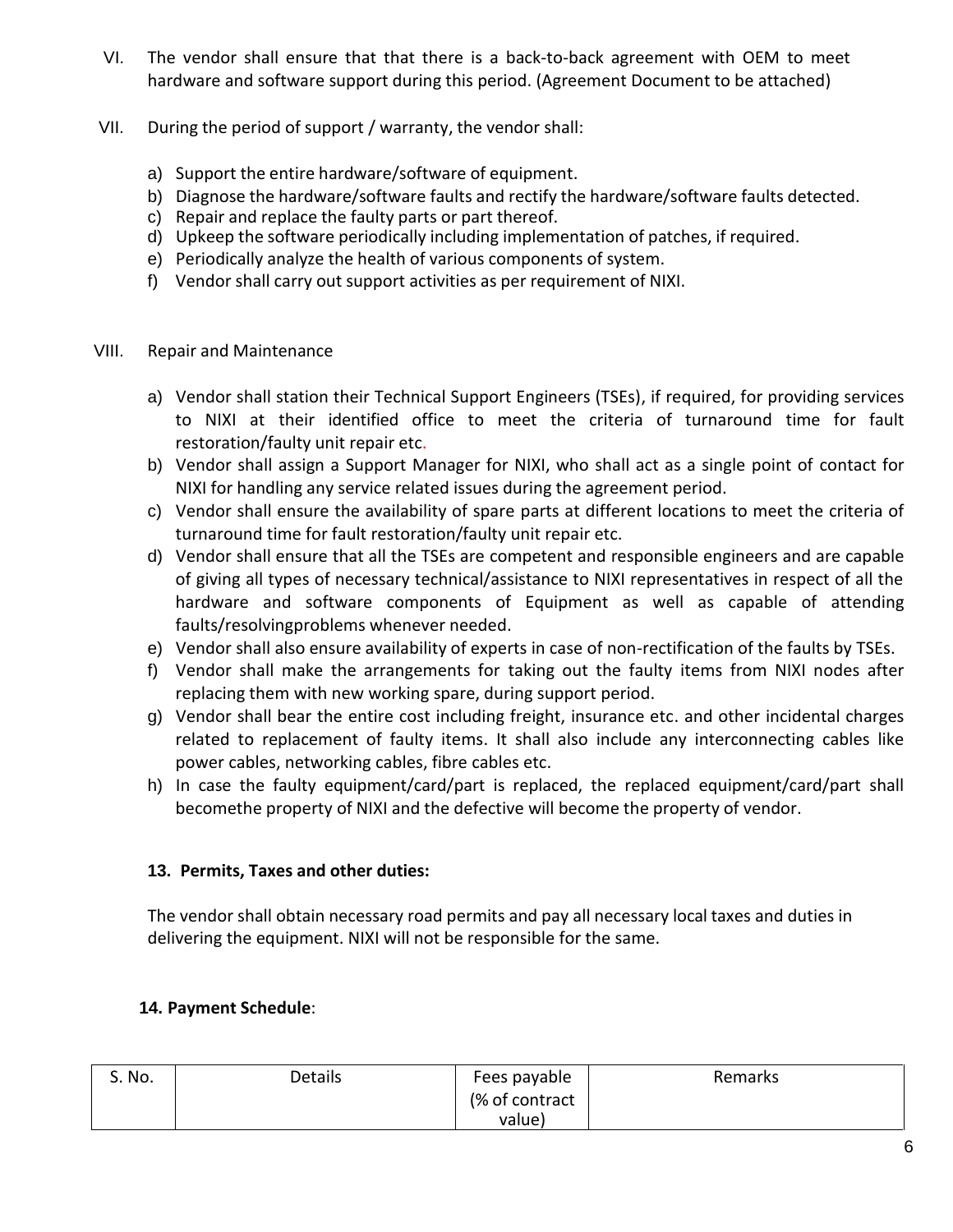|               | Delivery of items                                         | 50 | Payable upon delivery                                                                                                     |
|---------------|-----------------------------------------------------------|----|---------------------------------------------------------------------------------------------------------------------------|
| $\mathcal{P}$ | Satisfactory completion of<br>installation and commission | 35 |                                                                                                                           |
|               | with duly<br>certified by NIXI team                       |    |                                                                                                                           |
| ર             | After one years of<br>successful commissioning            | 15 | Payable upon successful installation<br>and after submission of 15% Bank<br>Guarantee with 05 Years 06 Months<br>validity |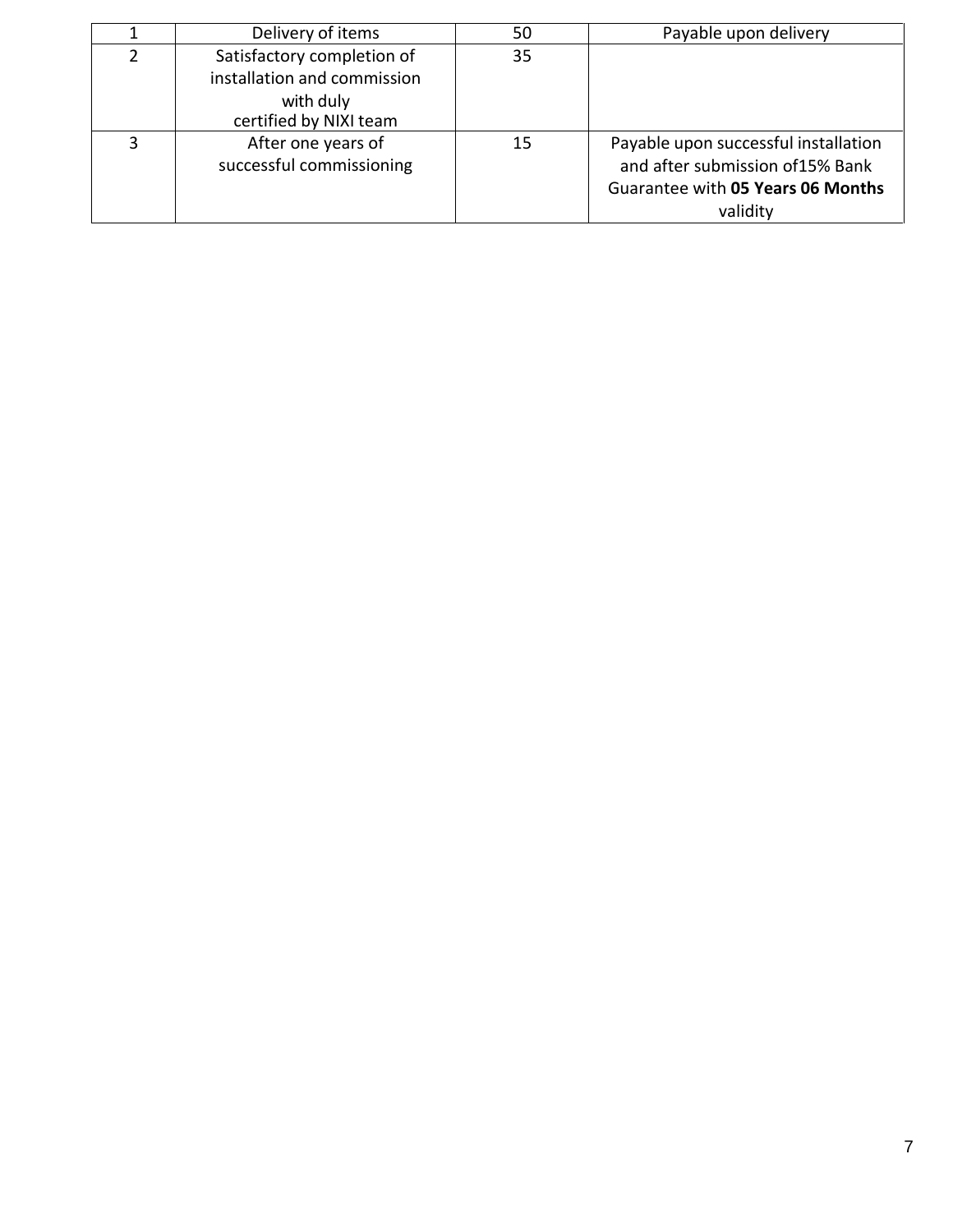The vendor shall charge all applicable taxes as per the prevailing tax laws in India which may change time to time. All the payment to thevendor shall be subject to tax deductions under the prevailing tax laws of India.

### **15. Bank Guarantee:**

15% of total quoted amount in tender as performance bank guarantee, which will be renewed after one year during AMC. Below is the format of bank guarantee:-

We bank do hereby undertake to pay the amounts due and payable under this guarantee without any demur merely or a demand from '\_\_\_\_\_\_\_\_\_\_\_\_' (name of entity for whom bank guarantee is given) stating that the amount claimed is due by way of loss or damage caused to or would cause to or suffered by '(name of entity for whom bank guarantee is given) by reason of any breach by the said tenderer(s) of any of the terms or conditions contained in the said tender or by reason of the said tenderer's failure to keep the tender open. any such demand made on the bank shall be conclusive as regards the amount due and payable by the bank under this guarantee. However, our liability under this guarantee shall be restricted to an amount not exceeding

 $(Rs.$  only).

We **bank further agree that the guarantee herein contained shall remain in full** force and effect during the period that would be taken for the finalisation of the said tender and that it shall continue to be enforceable till the said tender is finally decided and order placed on the successful tendererand/ or till all the dues of \_\_\_\_\_\_\_\_\_\_\_\_\_\_(name of Entity for whom Bank Guarantee is given) under/or by virtue of the said tender have been fully paid and its claims satisfied or discharged or till a duly authorised officer of (name of Entity for whom Bank Guarantee is given) certified that the terms and conditions of the said tender have been fully and properly carried out by the said tenderer(s) and accordingly discharges the guarantee.

Unless a demand or claim under this guarantee is made on us in writing on or before the

oinclude 3 months claim over and above the period mentioned in the paragraph for the validity of the bank guarantee in the tender we shall be discharged from all liability under this guarantee thereafter.

We bank, lastly undertake not to revoke this guarantee during its currency except with the previous consent of (name of Entity for whom Bank Guarantee is given) in writing.

Dated day of 2021.

Corporate Seal for Bank.

### **16. Evaluation Criteria**:

t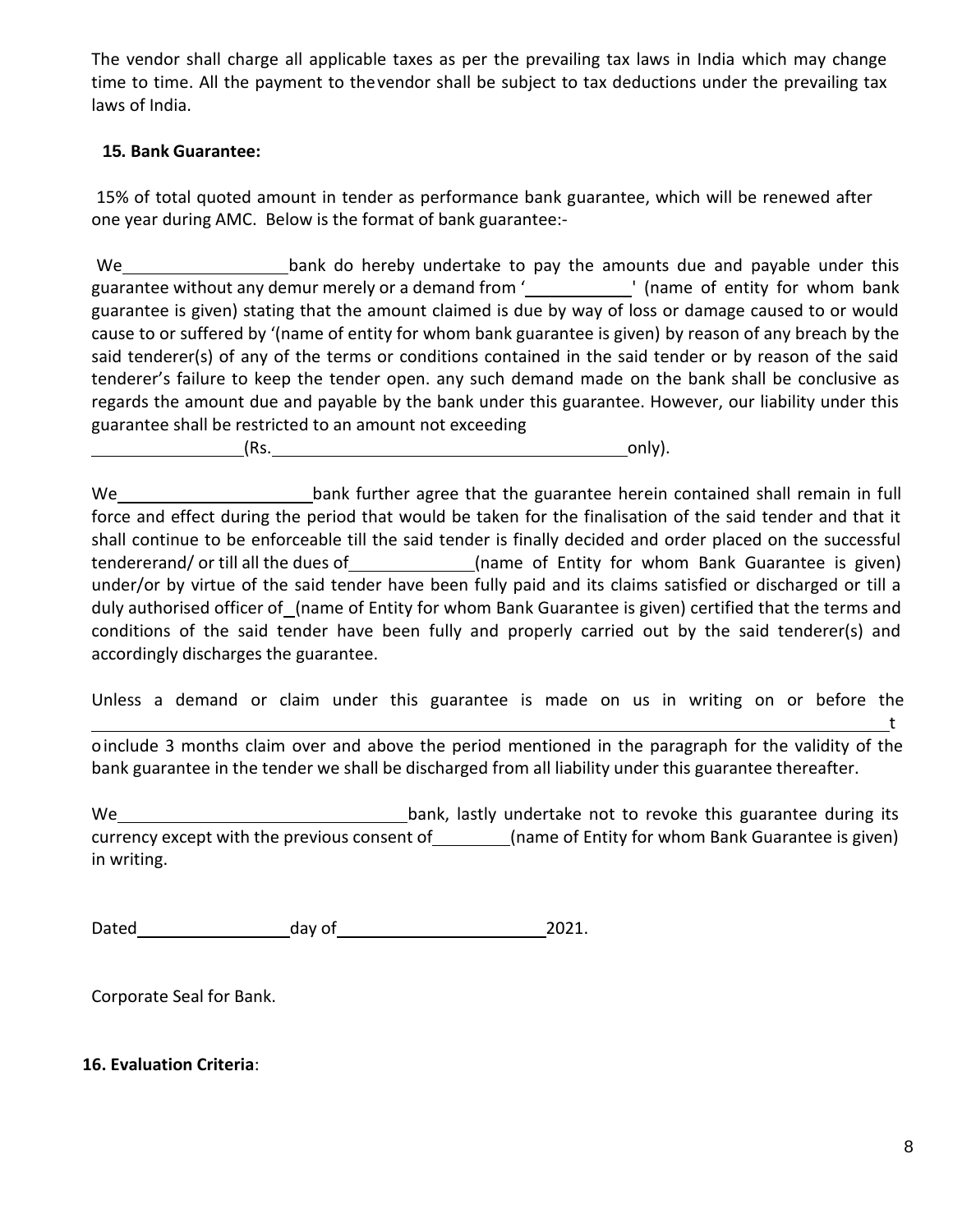- i) Technical evaluation will be based on technical compliance. Absence of non-compliance or non submission of technical supporting documents may lead to rejection of bid.
- ii) No relaxation is permitted in eligibility conditions after submission of bids.
- iii) The financial bid will be evaluated the total of cost and AMC of items i.e. (a) and (b) part of financial bid.
	- a. The total costs will the cost of 100% Hardware/Software with applicable taxes.
	- b. Cost of AMC will be taken for 07 years (Agreegated). For evaluation purpose, AMC cost will be taken as 10% of the Hardware cost.
	- c. The total cost for evaluation will be cost of equipment (as defined in III a above) and cost of 07 years AMC (as defined III b above)

**17.Entire Agreemen**t: The Agreement will be between NIXI and the bidder (including all backend agreements of bidder with OEM and third parties) constitutes the entire agreement between the Parties with respect to the matters addressed herein and can only be modified through a written instrument signed and agreed with consensus-ad-idem by both parties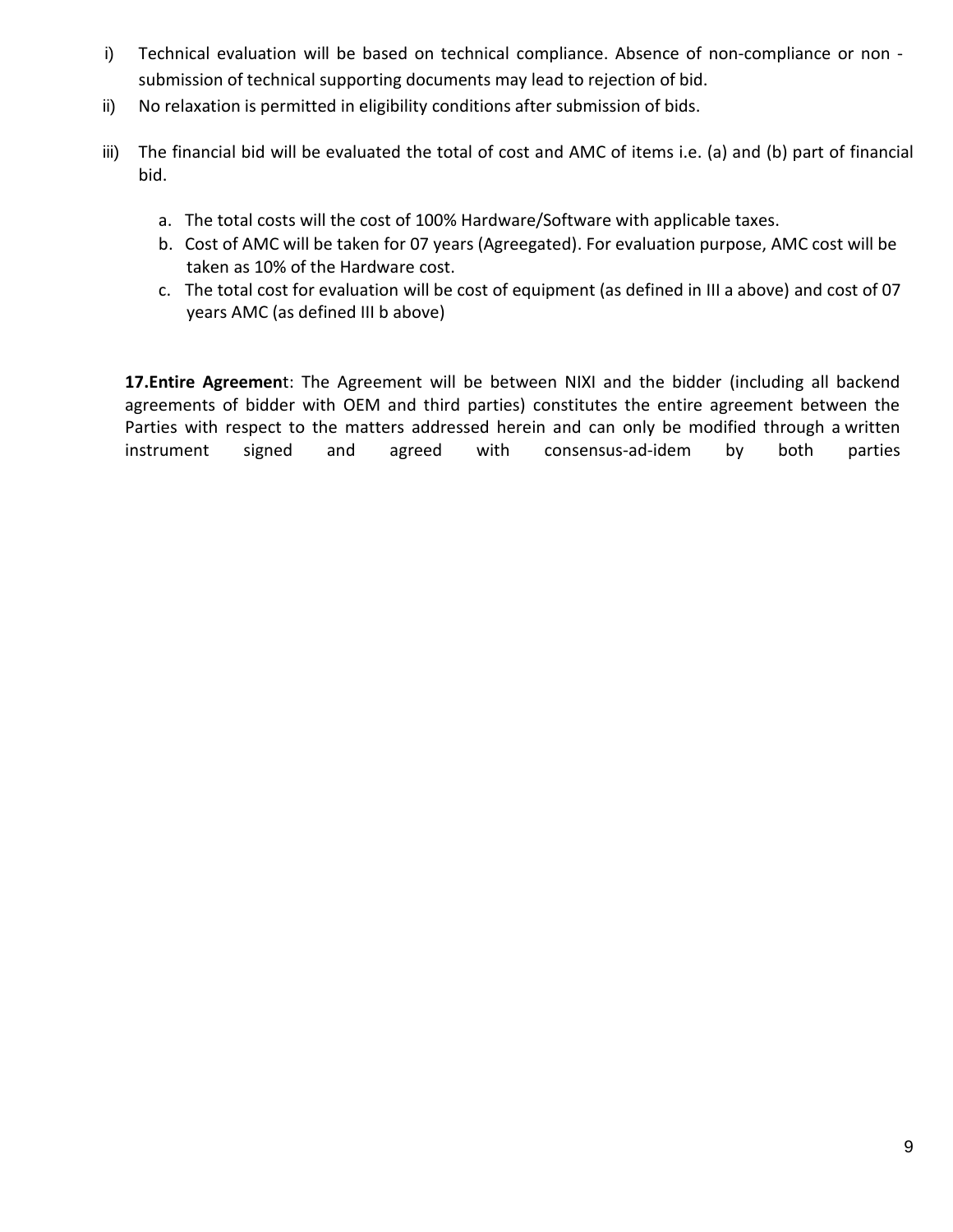a) **Governing Law and Jurisdiction**: This Agreement shall be construed and governed in accordance with the laws of India. Further, in case of any dispute is between the parties, the same shall be referred to the Arbitration and shall be decided as per the provisions of the Arbitration & Conciliation Act, 1996 (amended and updated as of date) with arbitration seat/venue at New Delhi. Any Appeal or petition against the Arbitration Award/Final Order/Judgment shall be filed in and decided by Courts in Delhi, India.

### **18. CONFIDENTIALITY AND SECURITY**

- a. The selected agency and their personnel will not, either during the term or after expiration of this contract, disclose any proprietary or confidential information relating to the services, contract or business or operations of NIXI without the prior written consent of NIXI.
- b. The agency will ensure that no information about the software, hardware, and database, the policies of NIXI is taken out in any form including electronic form or otherwise, from the client site by the manpower posted by them.

## **19. INDEMNITY**

- a. The Selected Agency shall indemnify NIXI from and against any costs, loss, damages, expense, claims including those from third parties or liabilities of any kind howsoever suffered, arising or incurred inter alia during and after the Contract period out of:
- b. Any negligence or wrongful act or omission by the Selected Agency or any third party associated with Selected Agency in connection with or incidental to this Contract or;
- c. Any breach of any of the terms of this Contract by the Selected Agency, the Selected Agency's Team or any third party
- d. Any infringement of patent, trademark/copyright arising from the use of the supplied goods and related services or any party thereof
- e. The Selected Agency shall also indemnify the Purchaser against any privilege, claim or assertion made by a third party with respect to right or interest in, service provided as mentioned in any Intellectual Property Rights and licenses.
- f. NIXI stand indemnified from any employment claims that the hired manpower / agency's manpower may opt to have towards the discharge of their duties in the fulfillment of the work orders.
- g. Each party also stands indemnified from any compensation arising out of accidental loss of life or injury sustained by such party's manpower while discharging their duty towards fulfillment of the purchase orders caused by the negligence or willful misconduct of the other Party or its agents and representatives.

### **20. LIMITATION OF LIABILITY**

- a. Neither Party shall be liable to the other Party for any indirect or consequential loss or damage (including loss of revenue and profits) arising out of or relating to the Contract.
- b. Except in the case of Gross Negligence or Willful Misconduct on the part of the Selected Agency or on the part of any person acting on behalf of the Selected Agency executing the work or in carrying out the Services, the Selected Agency, with respect to damage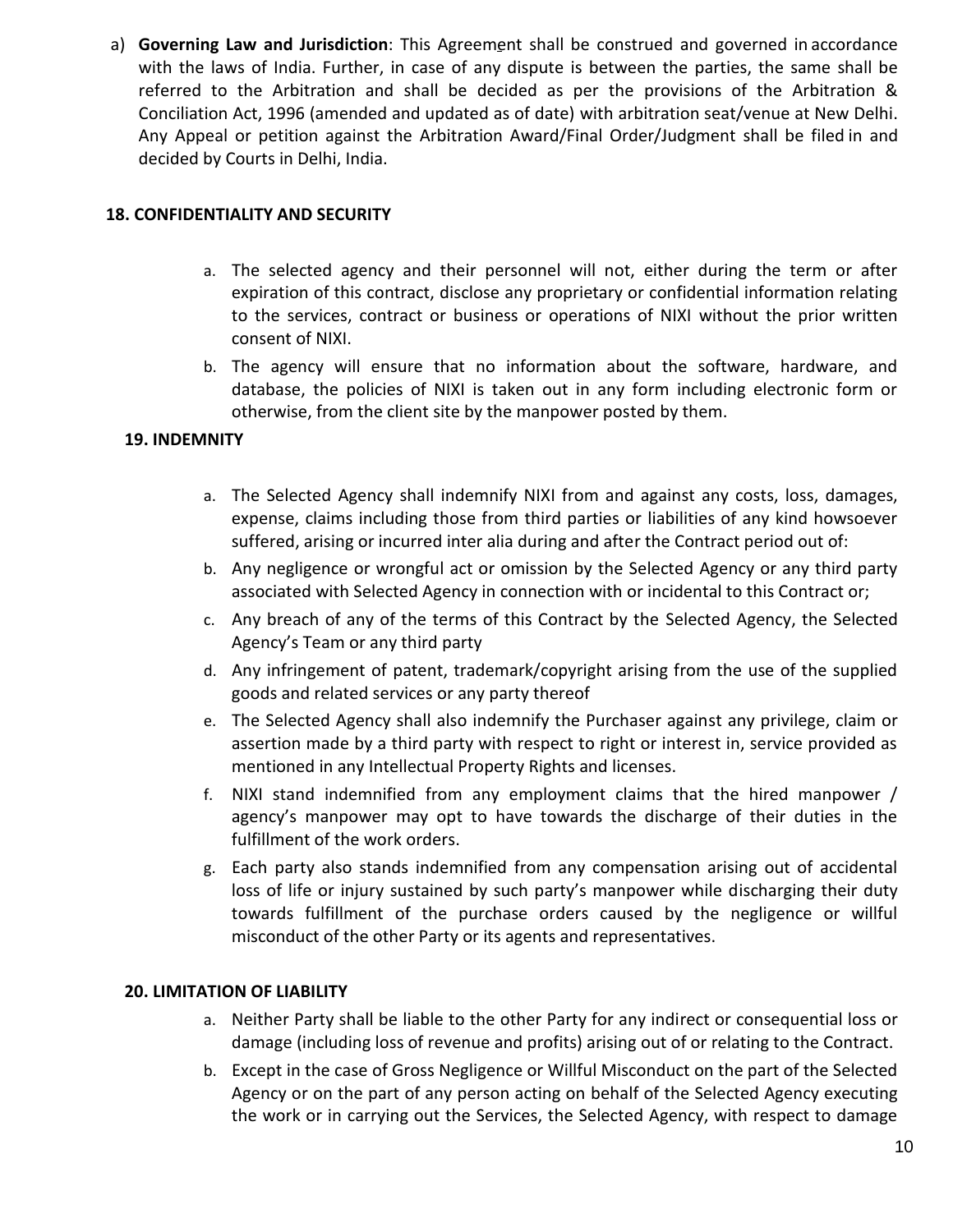caused by the Selected Agency including to property and/or assets of NIXI shall regardless of anything contained herein, not be liable for any direct loss or damage that exceeds (A) the Contract Value or (B) the proceeds the Selected Agency may be entitled to receive from any insurance maintained by the Selected Agency to cover such a liability, whichever of (A) or (B) is higher. For the purposes of this Clause, "Gross Negligence" means any act or failure to act by a Party which was in reckless disregard of or gross indifference to the obligations of the Party under the Contract and which causes harmful consequences to life, personal safety or real property of the other Party which such Party knew, or would have known if it was acting as a reasonable person, would result from such act or failure to act. Notwithstanding the foregoing, Gross Negligence shall not include any action taken in good faith for the safeguard of life or property. "Willful Misconduct" means an intentional disregard of any provision of this Contract which a Party knew or should have known if it was acting as a reasonable person, would result in harmful consequences to life, personal safety or real property of the other Party but shall not include any error of judgment or mistake made in good faith.

c. This limitation of liability slated in this Clause, shall not affect the Selected Agency's liability, if any, for direct damage by Selected Agency to a Third Party's real property, tangible personal property or bodily injury or death caused by the Selected Agency or any person acting on behalf of the Selected Agency in executing the work or in carrying out the Services.

#### **21. FORCE MAJEURE**

If at any time, during the continuance of the agreement, the performance in whole or in part by either party of any obligation under the agreement is prevented or delayed by reasons beyond the control of a party such as war, hostility, acts of public enemy, civil commotion, sabotage, fires, floods, explosions, epidemics quarantine restrictions, strikes, natural calamities, lockouts, acts of state or acts of God (hereinafter referred to as "events"), provided notice of happenings of any such event is duly endorsed by the appropriate authorities/chamber of commerce in the country of the party giving notice, is given by party seeking concession to the other as soon as practicable, but within 21 days from the date of occurrence and termination thereof, neither party shall, by reason of such event, be entitled to terminate the empanelment/contract, nor shall either party have any claim for damages against the other in respect of such nonperformance or delay in performance, and deliveries under the empanelment/contract shall be resumed as soon as practicable after such event has come to an end or ceased to exist, provided further, that if the performance in whole or in part or any obligation under the empanelment is prevented or delayed by reason of any such event for a period exceeding 60 days, NIXI may at its option, terminate the empanelment. Neither Party shall be liable for any failure or delay in the performance of its obligations under the contract or Work Orders hereunder to the extent such failure or delay or both is caused, directly, without fault by such Party, by reason of such event. NIXI shall however, be responsible to pay the vendor for the services successfully rendered to the satisfaction of NIXI under the work orders/ purchase orders issued pursuant to the contract.

#### **22. DISPUTE RESOLUTION**

- a. The Bidder and NIXI shall endeavor their best to amicably settle, by direct negotiation, all disputes arising out of or in connection with the empanelment.
- b. In case any dispute between the Parties, does not settle by negotiation, the same may be resolved exclusively by arbitration and such dispute may be submitted by either party for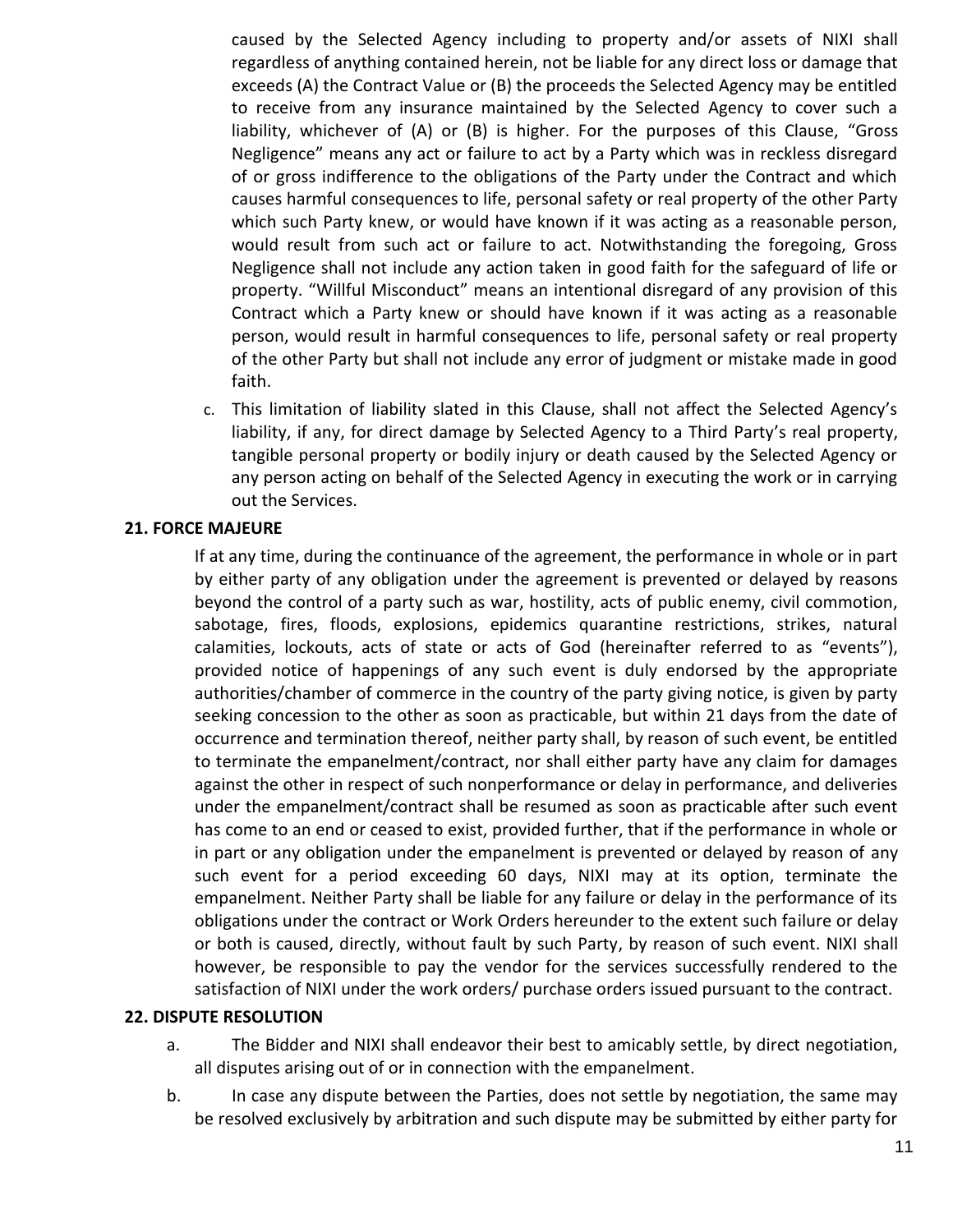arbitration. Arbitration shall be held in New Delhi and conducted in accordance with the provisions of Arbitration and Conciliation Act, 1996 or any statutory modification or reenactment thereof. Each Party to the dispute shall appoint one arbitrator each and the third to be appointed by the MeitY, Government of India.

- c. The "Arbitration Notice" should accurately set out the disputes between the parties, the intention of the aggrieved party to refer such disputes to arbitration as provided herein, the name of the person it seeks to appoint as an arbitrator with a request to the other party to appoint its arbitrator within 45 days from receipt of the notice. All notices by one party to the other in connection with the arbitration shall be in writing and be made as provided in this tender document.
- d. Each Party shall bear the cost of preparing and presenting its case, and the cost of arbitration, including fees and expenses of the arbitrators, shall be shared equally by the Parties unless the award otherwise provides. The Bidder shall not be entitled to suspend the Service/s or the completion of the job, pending resolution of any dispute between the Parties and shall continue to render the Service/s in accordance with the provisions of the Contract/Agreement notwithstanding the existence of any dispute between the Parties or the subsistence of any arbitration or other proceedings.

## **Technical Specification**

#### **Item no. 1 – HCI Solution (5 clusters with 12 nodes in each cluster)**

| <b>Specifications of HCI Server</b>                                     | Compliance |
|-------------------------------------------------------------------------|------------|
|                                                                         | (Y/N)      |
| The solution should provide hyper converged software that allows        |            |
| delivery of enterprise-class storage services using latest x86 server   |            |
| infrastructures without dependence on a separate Storage Area Network   |            |
| & associated components such as SAN Switches & HBAs.                    |            |
| The HCI solution should support deployment on any one of leading        |            |
| hypervisors (VMware/Hyper-V). The solution components quoted            |            |
| including HCI system, hypervisor, server, network switch should be as a |            |
| factory fitted engineered appliance.                                    |            |
| The proposed HCI solution should be a factory shipped engineered &      |            |
| integrated appliance. All the components of HCI such as compute nodes,  |            |
| hypervisor OS, storage disks, management software should be factory     |            |
| installed and shipped ready for fast deployment.                        |            |
| The HCI solution should support scaling hyperconvered node              |            |
| (compute+storage), compute-only, storage-only (HDDs in existing node)   |            |
| independent of each other under a single cluster.                       |            |
| The Solution should support compute only nodes. To add virtual compute  |            |
| capacity to the cluster which can access storage from converged nodes.  |            |
|                                                                         |            |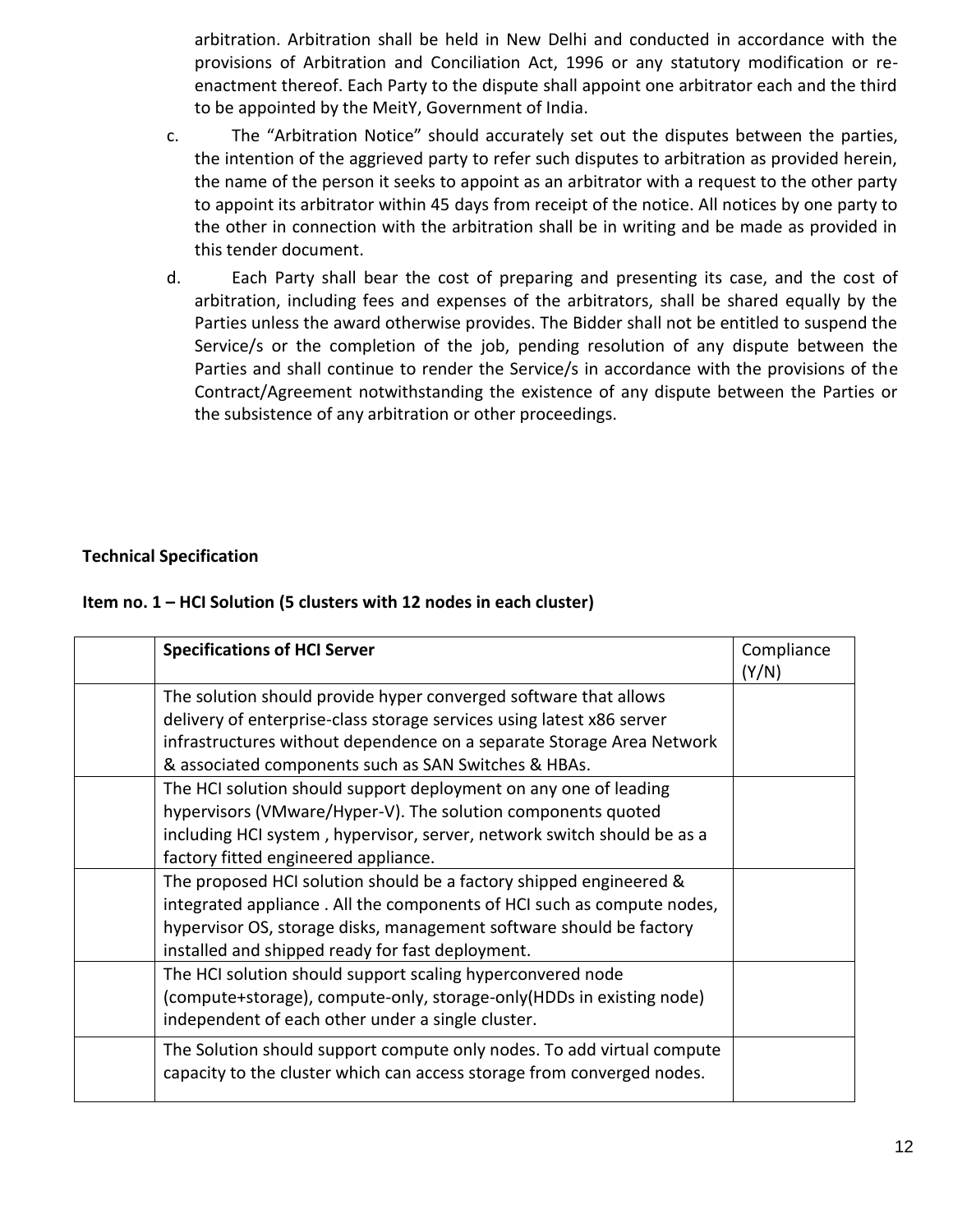| The proposed HCI solution should support scalability up to 32 nodes or                                                                          |  |
|-------------------------------------------------------------------------------------------------------------------------------------------------|--|
| higher in a single cluster. Each server node should have dedicated                                                                              |  |
| redundant hot swap power supplies & cooling fans.                                                                                               |  |
| The solution should comprise of 5 clusters of 12 nodes in each cluster.                                                                         |  |
| Each cluster should have minimum 12 nodes with each node having a                                                                               |  |
| min. of 2x Intel Xeon scalable processors with per CPU config of 2.2 Ghz,                                                                       |  |
| 22 cores. Each node should be populated with 768 GB of memory from                                                                              |  |
| day 1 with scalability of 1.5 TB in future.                                                                                                     |  |
| Each HCI cluster should be configured with minimum of 18 TB usable                                                                              |  |
| storage capacity on NVMe drives (excluding cache, boot capacity) using 3                                                                        |  |
| mirror copies of data and a tolerance of minimum 2 nodes failure across                                                                         |  |
| the cluster. The capacity should be absolute capacity without considering                                                                       |  |
| any data efficiency techniques as Data Deduplication, compression &                                                                             |  |
| erasure coding. All converged nodes in the cluster should be provided                                                                           |  |
| with appropriate capacity of write intensive cache drive.(20x Endurance                                                                         |  |
| of higher). The solution must be provided with drive retention support, in                                                                      |  |
| case of drive failure.                                                                                                                          |  |
| The HCI should be proposed with NVMe drives with capacity tier not                                                                              |  |
| exceeding 1TB. The drives should be presented via pass through mode                                                                             |  |
| without any hardware RAID on every server node.                                                                                                 |  |
| Min. 8* 25Gbps network ports or equivalent bandwidth per server node.                                                                           |  |
|                                                                                                                                                 |  |
| The hyper-converged cluster (total 5 clusters) should include min. 2 Qtys<br>of L2 network switches per cluster, each with 24*10/25G, 6*40/100G |  |
| ports per switch with redundant power supplies and cooling fans. The                                                                            |  |
| switches should be provided with sufficient 25Gbps for downlink ports                                                                           |  |
| and minimum 6*40/100Gb Ethernet ports, All required SFPs, licenses                                                                              |  |
| should be provided.                                                                                                                             |  |
| The HCI solution must support end-to-end installation of compute,                                                                               |  |
| network, storage, and network QoS in automated installation steps                                                                               |  |
|                                                                                                                                                 |  |
| The solution should support Single click non-disruptive rolling upgrades of                                                                     |  |
| HCI software and system firmwares.                                                                                                              |  |
| Single dashboard to manage all clusters, virtual machines, network,                                                                             |  |
| storage, monitor performance and manage events & alerts                                                                                         |  |
| The HCI software should pool all NVMe's from all converged nodes in the                                                                         |  |
| cluster to present a single storage resource pool to all nodes in the                                                                           |  |
| cluster. There should not be any dependence on data locality for read,                                                                          |  |
| write operations, the cluster in production environment will be                                                                                 |  |
| implemented without data locality.                                                                                                              |  |
| The HCI software should pool all cache drives from all the nodes in the                                                                         |  |
| cluster to present a single storage cache pool across the HCI nodes.                                                                            |  |
| The HCI should support IO striping across all NVMe's in the cluster for                                                                         |  |
| individual virtual machines to extract maximum throughput and                                                                                   |  |
| performance from the cluster.                                                                                                                   |  |
| Hypervisor must be certified by leading OS OEMs including Microsoft and                                                                         |  |
| RedHat                                                                                                                                          |  |
| The HCI solution should be able to present cluster wide storage                                                                                 |  |
|                                                                                                                                                 |  |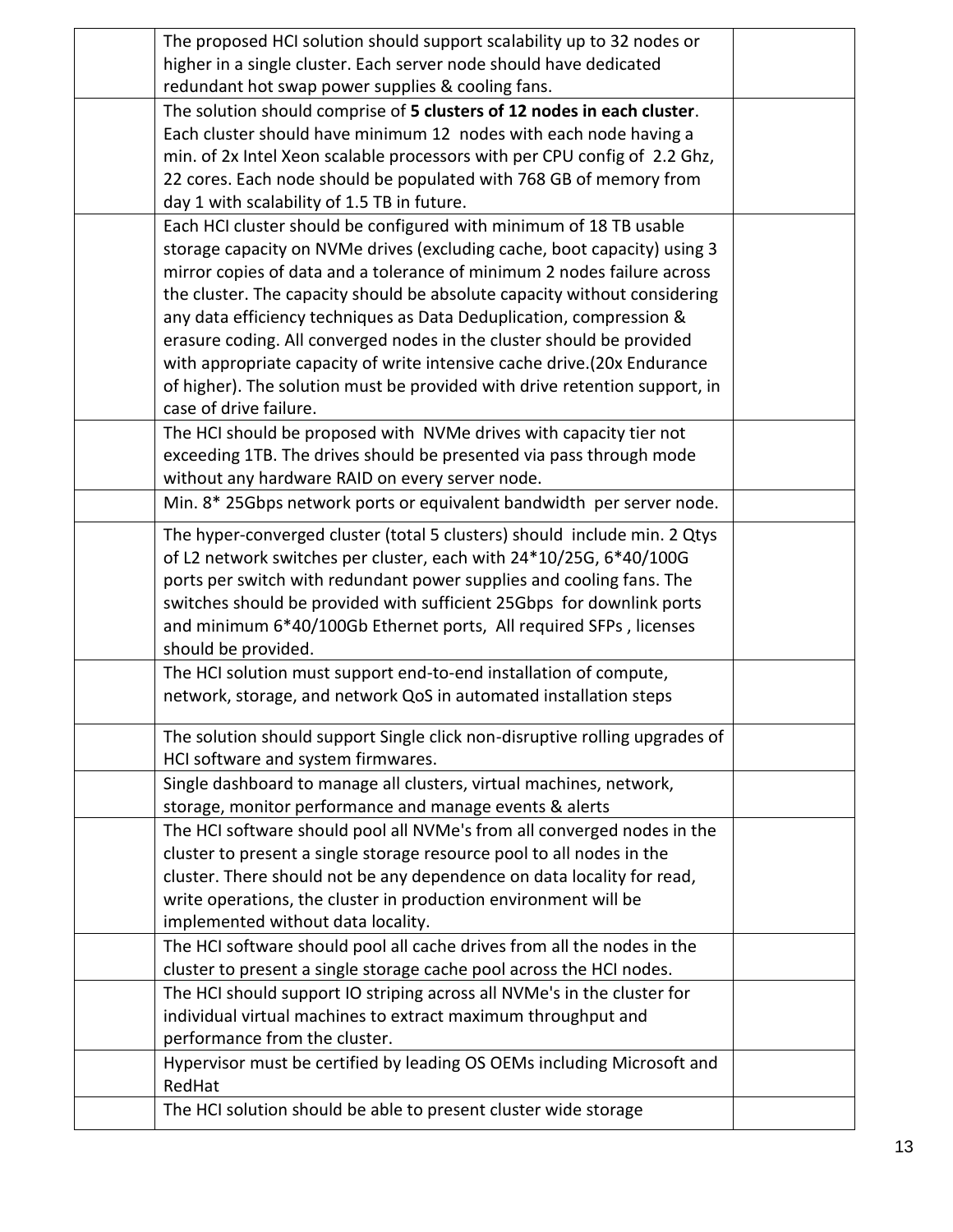| performance to any single large Virtual machine.                                                                                                                                                                                                                                                                                                                                                                                |  |
|---------------------------------------------------------------------------------------------------------------------------------------------------------------------------------------------------------------------------------------------------------------------------------------------------------------------------------------------------------------------------------------------------------------------------------|--|
| Present scale-out storage to compute only nodes for Seamless failover of<br>compute-only nodes for a fully high available design of HCI                                                                                                                                                                                                                                                                                         |  |
| The HCI should support connecting to external 3rd party NAS (CIFS, NFS)<br>storage into the HCI cluster for capacity expansion and ease of migration<br>from existing environment to HCI                                                                                                                                                                                                                                        |  |
| The HCI solution should provide Inline Deduplication across all storage<br>tiers.                                                                                                                                                                                                                                                                                                                                               |  |
| The Solution should allow for taking clones of individual Virtual Machines<br>for faster provisioning. Any additional software or license required<br>should be provided on day 1.                                                                                                                                                                                                                                              |  |
| The solution should automatically rebalance data to maintain balanced<br>utilization of storage across the HCI converged nodes. When storage<br>capacity is scaled up or scaled out, the HCI nodes must automatically<br>redistribute data equally across all nodes equally without migrating VMs.                                                                                                                              |  |
| The HCI solution quoted should have native replication capability<br>independent on Hypervisor                                                                                                                                                                                                                                                                                                                                  |  |
| Virtualization software shall provide a Virtualization layer that sits directly<br>on the bare metal server hardware with no dependence on a general<br>purpose OS for greater reliability and security                                                                                                                                                                                                                         |  |
| Virtualization software should support live Virtual Machine migration<br>with enhanced CPU compatibility and without the need for shared<br>storage option.                                                                                                                                                                                                                                                                     |  |
| Virtualization software should allow for hot addition of vCPU, memory,<br>disk without any downtime.                                                                                                                                                                                                                                                                                                                            |  |
| Virtualization software should have the ability to live migrate VM files<br>from one storage array to another without any VM downtime. Support<br>this migration from one storage protocol to another (ex. iSCSI, DAS).                                                                                                                                                                                                         |  |
| Virtualization software shall be able to dynamically allocate and balance<br>computing capacity across collections of hardware resources aggregated<br>into one unified resource pool                                                                                                                                                                                                                                           |  |
| Virtualization manager should be highly available with out of box HA<br>without any dependency on clustering software. Virtualization manager<br>should have the capability to monitor other same platform virtualized<br>workloads in the data center. Each cluster should be provided with<br>Virtualisation manager                                                                                                          |  |
| The solution should provide vertical and horizontal scaling of workloads<br>to automate scaling actions of infrastructure resources.                                                                                                                                                                                                                                                                                            |  |
| The solution should support virtual resource management for multiple<br>leading hypervisors to access information about the managed VM's,<br>Hosts, datastores and execute commands such as provisioning, resizing<br>(scale in & scale out), reconfiguring entities in the environment. can<br>perform system monitoring, report on wasted storage, recommend<br>actions, execute moves for VMs and VM storage, and execute VM |  |
| reconfiguration (change CPU count, memory, etc.).<br>Bidder must quote appropriate license to enable and meet mentioned                                                                                                                                                                                                                                                                                                         |  |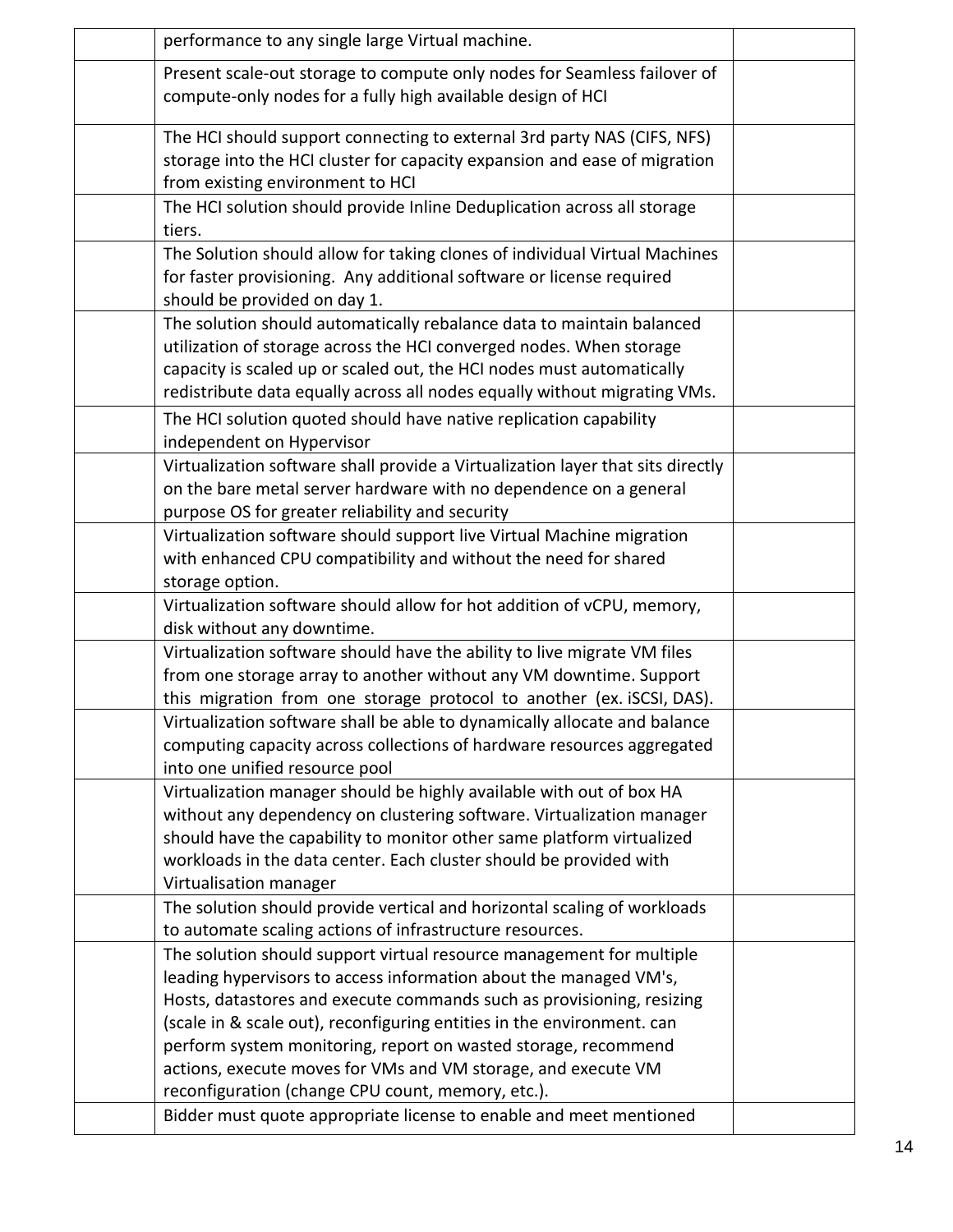| features for 60 workloads per cluster                                                                                                                                                                                                                         |  |
|---------------------------------------------------------------------------------------------------------------------------------------------------------------------------------------------------------------------------------------------------------------|--|
| The vendor must provide all features and license applicable in Hypervisor<br>OS, VMM Manager & HCI solution proving enterprise licenses (highest<br>tier available). The solution must be provided with drive retention<br>support, in case of drive failure. |  |

# Item no.-2 – Rack Server

| <b>Specification for Rack Server</b>                                                                                                                                                                               | Compliance<br>(Y/N) |
|--------------------------------------------------------------------------------------------------------------------------------------------------------------------------------------------------------------------|---------------------|
| Rack Server shall have a minimum of two (2) Intel latest generation<br>Processors with minimum 2.2 GHz & 24 cores per socket along with<br>virtualization software (VMware/HyperV/RHEV) along with VMM<br>Manager. |                     |
| Intel chipset compatible with the offered processors.                                                                                                                                                              |                     |
| The server should support minimum 20 hot-swappable drive slot (may<br>be a combination of SAS, NL-SAS and SSD, NVMe drives).                                                                                       |                     |
| Server should be configured with minimum 16 TB NVMe High Endurance<br>drive with minimum 4 number of drives                                                                                                        |                     |
| The Server RAID controller should at least support the following<br>configurations RAID 0, 1, 5, 6, 10, 50, and 60                                                                                                 |                     |
| The Server should be configured with 768 GB of DDR4 Memory from day<br>one                                                                                                                                         |                     |
| Support for advanced memory redundant technologies like Advanced<br>error-correcting code (ECC) and memory mirroring.                                                                                              |                     |
| Should have minimum of 4* 10/25 GbE port across 2 network cards for<br>LAN connectivity                                                                                                                            |                     |
| Minimum 3 PCIe Generation 3.0 slots should be available after<br>population NIC card                                                                                                                               |                     |
| The server should provide cryptographic firmware updates                                                                                                                                                           |                     |
| Server should provide Anti-counterfeit feature.                                                                                                                                                                    |                     |
| The server should provide hardware policy based security                                                                                                                                                           |                     |
| The server should provide Hardware root of trust                                                                                                                                                                   |                     |
| The server should provide system lock down                                                                                                                                                                         |                     |
| Should support out of band upgrades, agentless out-of-band<br>management, integrated diagnostics and Power monitoring and<br>reporting. Zero-touch repository manager and self-updating firmware<br>system.        |                     |
| The system should provide management of multiple servers from single<br>console which should provide proactive security & software advisory<br>alerts and should outline the fixes required to address the issues  |                     |
| The server should support industry standard management protocols like<br>IPMI v2 and SNMP v3                                                                                                                       |                     |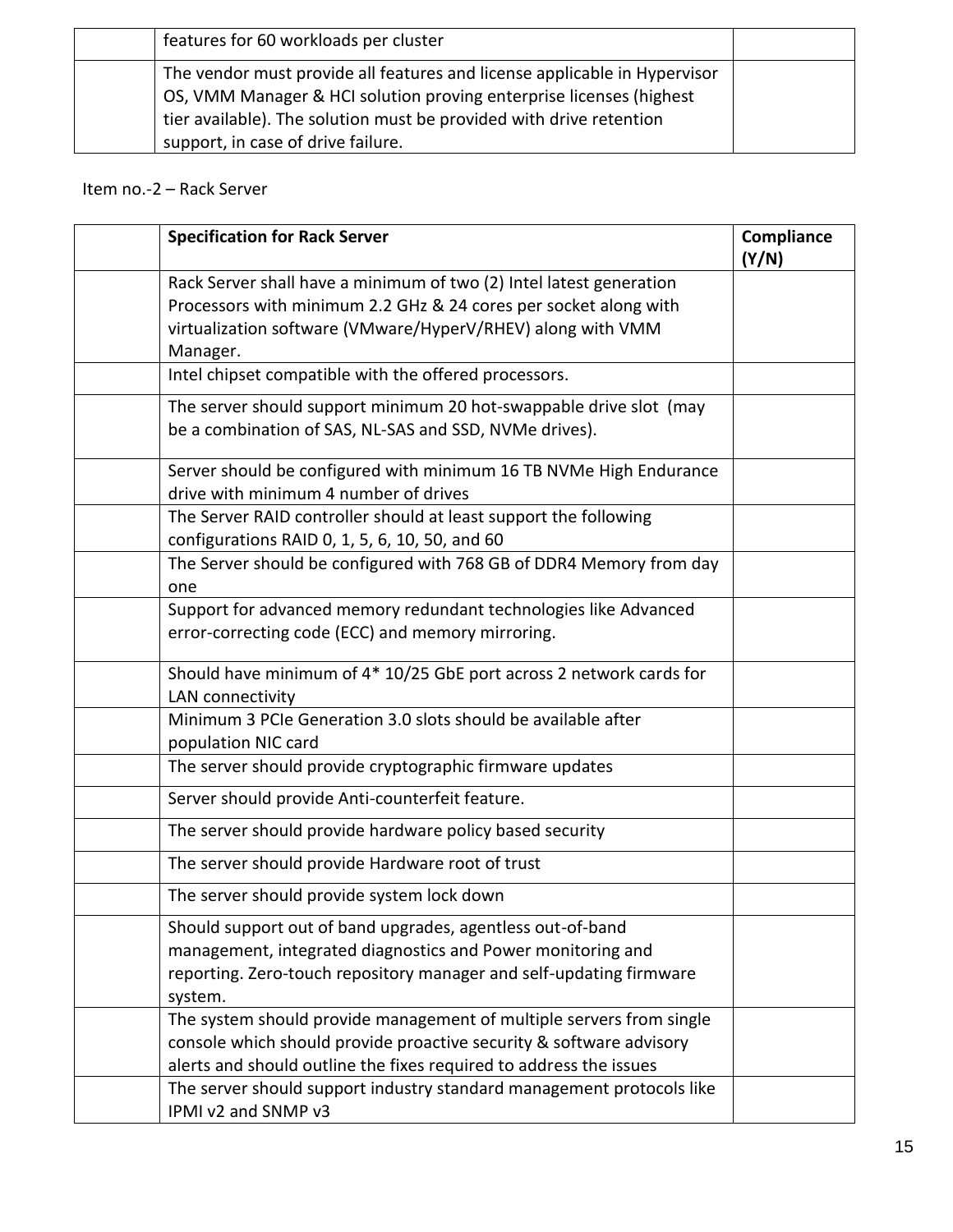| One 1-Gbps RJ-45 management port                                                                                                                                                                                         |  |
|--------------------------------------------------------------------------------------------------------------------------------------------------------------------------------------------------------------------------|--|
| The server should support multiple management interfaces including<br>web user interface and command line interface.                                                                                                     |  |
| Should have the following ports for server connectivity - 1 serial port, 2<br>USB 3.0/2.0 ports, 1 VGA port                                                                                                              |  |
| Supports hot swappable redundant fans                                                                                                                                                                                    |  |
| Supports hot swappable redundant power supplies                                                                                                                                                                          |  |
| Rail Kit and cable management arm to be provided along with the server                                                                                                                                                   |  |
| Server should have minimum 03 years warranty, and a hard disk<br>retention support in case of drive failure. All provided software<br>/hypervisor/VMM must have a highest class license support (Enterprise<br>or above) |  |
| 2U Minimum                                                                                                                                                                                                               |  |
| The dashboard should be able to monitor rack & hyper-converged<br>software hosted across multiple locations through a single console. The<br>system should be able to provide system-level and server-level alarms       |  |

# **Item no. -3- Layer 3 switch**

| <b>Specifications of Layer 3 switch</b>                                                                                                                                                                                                                                                                                                                                                                 | Compliance<br>(Y/N) |
|---------------------------------------------------------------------------------------------------------------------------------------------------------------------------------------------------------------------------------------------------------------------------------------------------------------------------------------------------------------------------------------------------------|---------------------|
| Switch shall be of 48 port (1/10/25G) and 4 up-link port (40/100G), 1U<br>and rack mountable in standard 19" rack.                                                                                                                                                                                                                                                                                      |                     |
| Switch shall have min 16 GB RAM and 16 GB Flash                                                                                                                                                                                                                                                                                                                                                         |                     |
| Switch should support min 480 GB storage drives for storing logs etc                                                                                                                                                                                                                                                                                                                                    |                     |
| Switch shall have hot swappable 1:1 redundant internal power supply<br>and redundant fan.                                                                                                                                                                                                                                                                                                               |                     |
| Switches shall support a feature to allows links that are physically<br>connected to two different switch to appear as a single port channel, and<br>should support clustering of switches so that control path of the 2<br>switches becomes one. Switch should support an active/standby control<br>plane. Shall support upgrades, downgrades, and rollbacks without<br>downtime for a switch cluster. |                     |
| <b>Performance:</b>                                                                                                                                                                                                                                                                                                                                                                                     |                     |
| Switch should be non blocking architecture.                                                                                                                                                                                                                                                                                                                                                             |                     |
| Switching system shall have minimum 50K MAC Addresses and 1K VLANs.                                                                                                                                                                                                                                                                                                                                     |                     |
| Switch should support min 18K ACLs, 16K Multicast and 32K IPv4, 16K<br>IPv6 Routes, Packet buffer: 36 MB                                                                                                                                                                                                                                                                                                |                     |
| Switch shall support application visibility and traffic monitoring with min<br>60 K sflow/jflow/netFlow entries.                                                                                                                                                                                                                                                                                        |                     |
| The device should be IPv6 certified from day one                                                                                                                                                                                                                                                                                                                                                        |                     |
| <b>Functionality:</b>                                                                                                                                                                                                                                                                                                                                                                                   |                     |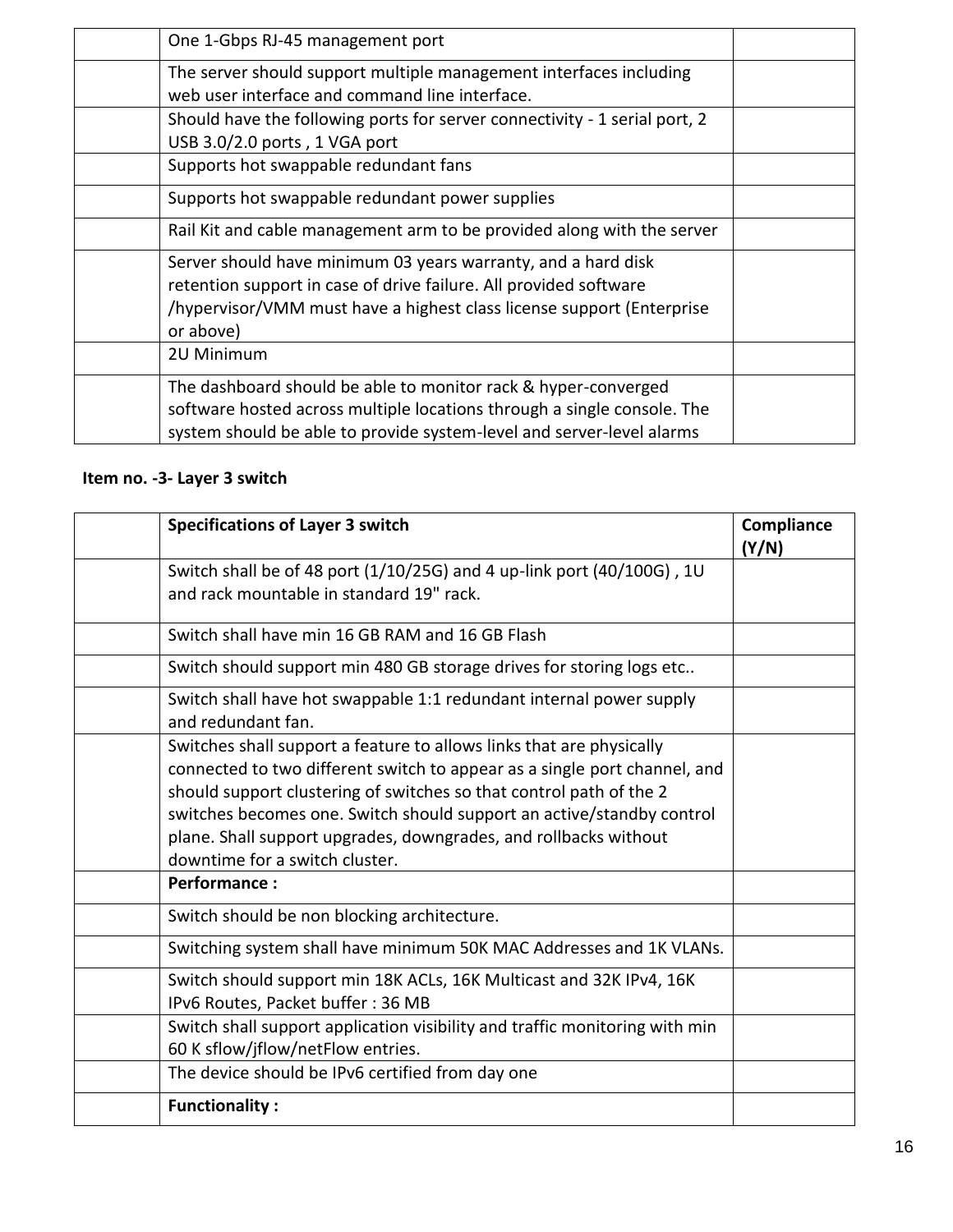| Should support IEEE Standards of Ethernet: IEEE 802.1D, 802.1s, 802.1w,<br>802.1x, 802.3ad, 802.1ae (256-bit and 128-bit AES), 802.3x, 802.1p,<br>802.1Q, 1588v2                                                                                                                                                  |  |
|-------------------------------------------------------------------------------------------------------------------------------------------------------------------------------------------------------------------------------------------------------------------------------------------------------------------|--|
| Should support AES-256 support with MACSEC-256 encryption algorithm<br>on hardware and supported across all ports                                                                                                                                                                                                 |  |
| Must support BGP, MPLS(L2 and L3 MPLS VPNs), IS-IS, VRF, VXLAN, Both<br>static and dynamic NAT/PAT, OSPF Routed Access, Policy-Based Routing<br>(PBR), PIM SM, and Virtual Router Redundancy Protocol (VRRP) from Day<br>1, must support at least 16 BGP multiple paths to allow load-balancing<br>among the path |  |
| Shall have 802.1p class of service, marking, classification, policing and<br>shaping. Should support strict priority queuing.                                                                                                                                                                                     |  |
| Switch should support management features like SSHv2, SNMPv2c,<br>SNMPv3, IGMP, Netconf/YANG.                                                                                                                                                                                                                     |  |
| Switch should support port security, DHCP snooping, Spanning tree root<br>guard, First Hop Security.                                                                                                                                                                                                              |  |
| IPv6 support in hardware, providing wire rate forwarding for IPv6<br>network                                                                                                                                                                                                                                      |  |
| Should support 802.1x authentication and accounting, IPv4 and IPv6<br>ACLs and Dynamic VLAN assignment.                                                                                                                                                                                                           |  |
| Eight egress queues per port for different types.                                                                                                                                                                                                                                                                 |  |
| During system boots, the system's software signatures should be<br>checked for integrity. System should capable to understand that system<br>OS are authentic and unmodified, it should have cryptographically signed<br>images to provide assurance that the firmware & BIOS are authentic.                      |  |
| Switch must support RESTCONF YANG-Patch Support for YANG-Patch<br>media type as specified by RFC 8072.                                                                                                                                                                                                            |  |
| Interface:                                                                                                                                                                                                                                                                                                        |  |
| Switch should be loaded with following SFPs from day one<br>1) 4 * 40G/100 gig SRBD<br>2) 12 * 10/25 Gig SR                                                                                                                                                                                                       |  |
| <b>Certification:</b>                                                                                                                                                                                                                                                                                             |  |
| Switch shall conform to UL 60950, IEC 60950, CSA 60950, EN 60950<br><b>Standards</b>                                                                                                                                                                                                                              |  |
| Switch / Switch's Operating System should be tested for EAL 2/NDPP or<br>above under Common Criteria Certification.                                                                                                                                                                                               |  |